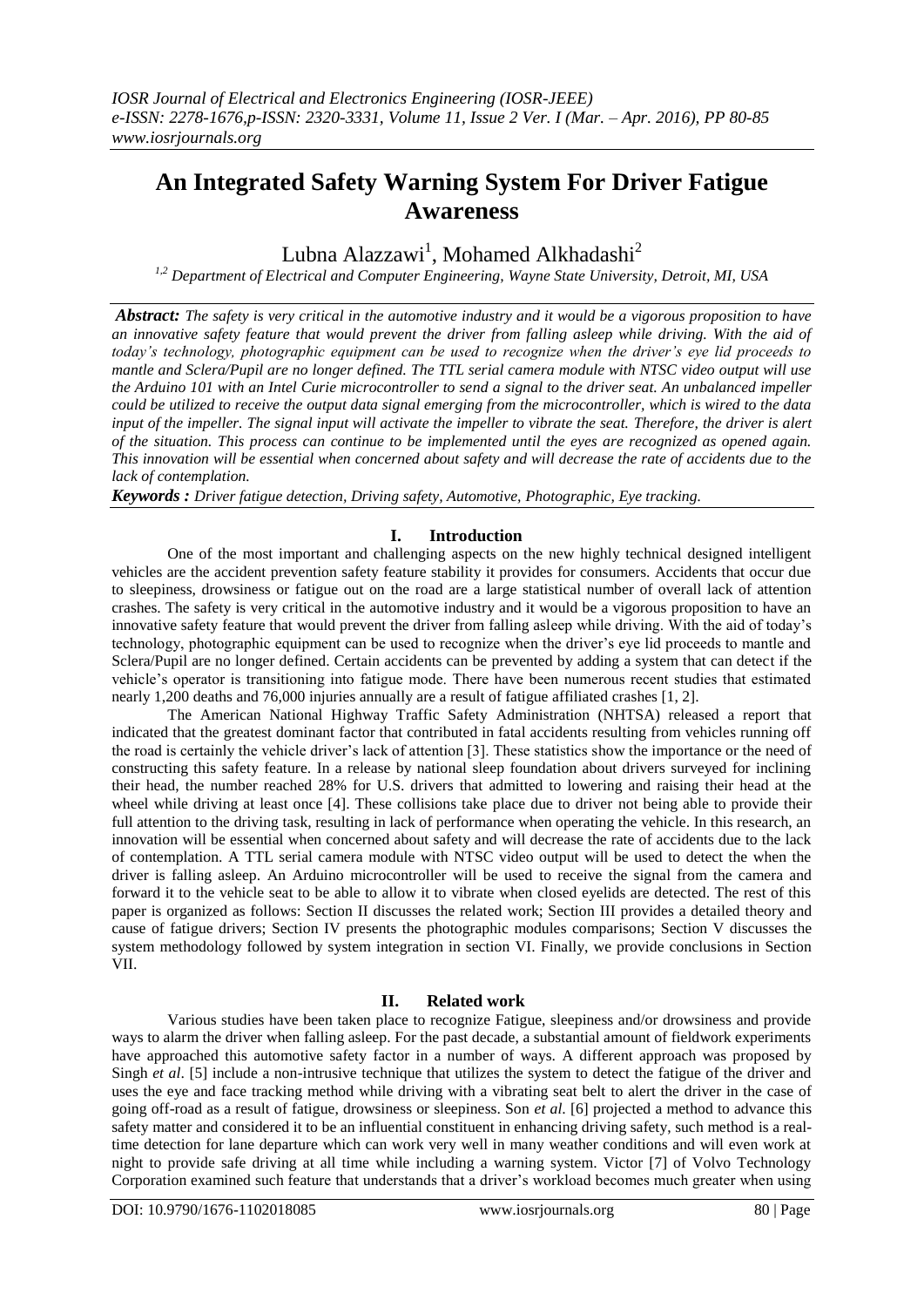these new intelligent functionalities and technologies, it constructed a procedure similar to previous approaches which also include monitoring of driver's head movement, eye-closure amount and driver's facial temperature. These are similar comparative ways of handling this safety situation, but this paper includes a more rigid solution for fatigue drivers and the assurance of a system that will alert the driver to be able to get their attention back on the road. Using the proposition of vibrating the driver seat is a system that has not been proposed by other studies. Chang *et al.* [8] proposed intellectual systems to deal with task such as a smartphone-based driver assistance system. This system uses the smartphone's front camera to detect if the driver is starting to be drowsy or is still conscious and the rear phone's camera will actually detect the vehicle in front of the driver's vehicle to be able to alert the operator if they get too close to the vehicle in front of them. Vural *et al.* [9] suggested a unique, yet complex approach to solve the fatigue driver issue that has been proposed. It is a machine utilized to determine authentic human behavior when going into drowsiness stages, it takes a sample of 30 facial actions using a coding system that is designed to recognize facial action. What makes this innovation unique and complex is that it looks at multiple other facial movements other than eye, head movement or yawning.

## **III. Theory And Cause Of Fatigue Drivers**

It was until about the 1950's were the automotive industry took off rapidly and vehicles became more affordable. Making vehicle more affordable means there are more vehicles out on the road and that leads to more safety variables being taken into account. One of the most obscure safety feature that was quite dangerous and surprising was the driver transitioning into fatigue mode. Numerous types of studies have been practiced to provide and prove that tiredness, drowsiness or sleepiness while behind the wheel will eventually lead to serious accidents if the driver continues to operate the vehicle without the aid of an alarm system. Many of these accidents occur with semi-truck drivers due to the fact of being long hours on the road as their primary job is transportation. The following table shows the number of accidents that occurred in the agglomeration, as well as several measurements [10].

| Table 1. Sample Size for TL and LTL Data Analysis |       |           |              |  |
|---------------------------------------------------|-------|-----------|--------------|--|
| <b>Truckload</b>                                  | Crash | Non-Crash | <b>Total</b> |  |
| Firm 1 (2004-05)                                  | 79    | 175       | 254          |  |
| Firm 1 (2010)                                     | 130   | 263       | 393          |  |
| Firm 2 (2010)                                     | 109   | 122       | 231          |  |
| Subtotal                                          | 318   | 560       | 878          |  |
| Less-than-Truckload                               | Crash | Non-Crash | <b>Total</b> |  |
| Firm $3(2004-05)$                                 | 45    | 90        | 135          |  |
| Firm 4 92004-05)                                  | 79    | 188       | 267          |  |
| Firm $5(2010)$                                    | 100   | 184       | 284          |  |
| Subtotal                                          | 224   | 462       | 686          |  |
| <b>Total</b>                                      | 542   | 1.022     | 1.564        |  |

**Table 1: Sample Size for TL and LTL Data Analysis**

Different studies have shown that driving while drowsy or fatigue will result in vehicle swerving in and out of its lane due to the lack of the operator's performance.



**Figure 1: Driving variability using a formula for lane deviation and heading difference [11]**

#### **IV. Photographic Modules Comparison**

To implement this safety feature, a camera will be required to do an analysis to the driver. There are numerus types of camera's that will work, but since this is going toward an intelligent vehicle, being cost effective must be taken into consideration. A number of cameras have been favored due to lower prices. Although cheaper camera has been recommended, the quality has not been neglected. Reviews for the cameras have been collected to provide better choice.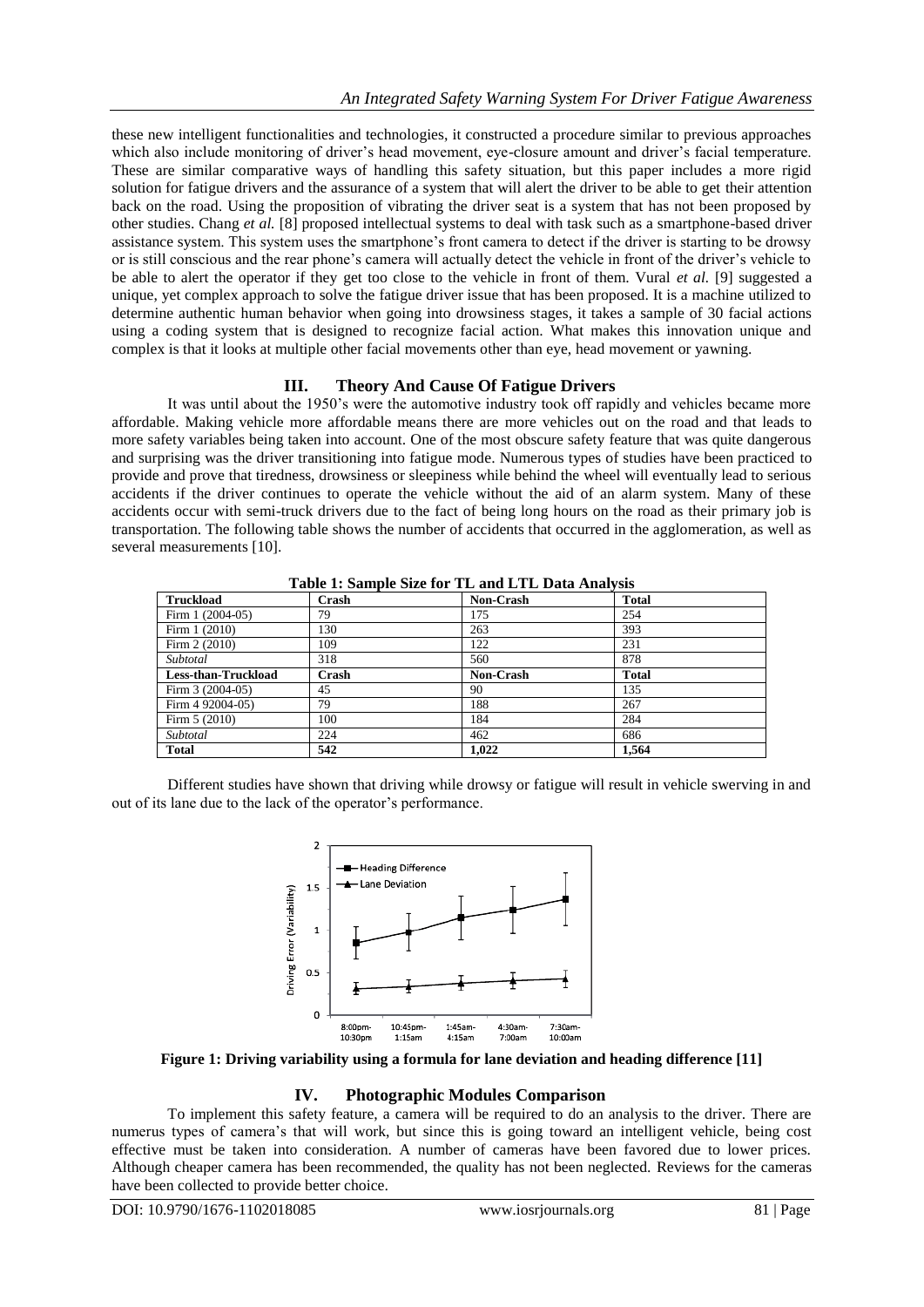# **3.1 TTL Serial Camera**

An integrated camera is taken into consideration. This type of camera module with NTSC video output is widely used with the Arduino or other similar microcontroller. This handy photographic device comes imbedded with the correct pins that can be applied on multiple applications. It can stream non-stop video along with an option that can command the video to freeze (i.e. save image) and download as a JPEG. This can occur when a motion is detected. This module can provide a maximum image of 640x480 pixels, which is relatively reasonable for what it used for. It has a CMOS ¼ inch image sensor with 0.3M pixel. It can have a monitoring distance between ten and fifteen meters and can be used for outdoors or indoors [12]. Figure 2 shows the TTL serial camera.



**Figure 2: TTL Serial Camera**

# **3.2 Microsoft LifeCam VX-5000**

This webcam made by Microsoft can also be an option. It's a USB photographic device that can be used for many applications. This device was selected because it's inexpensive and reliable. It has been utilized for numerous projects towards eye recognition applications [13]. This is a fairly small yet light weight device, therefore it can be placed in front of the driver without blocking the operator's complete view. Microsoft has built this device with an extra piece of clip that allows it to be placed just about anywhere. An example would be that it can be placed on baseball cap or in the case of this implementation it can be placed on the driver's sun visors. Figure 3 shows the Microsoft LifeCam VX-5000.



**Figure 3: Microsoft LifeCam VX-5000**

## **3.3 Logitech QuickCam Pro 4000**

Another reliable camera that was used for a number of projects is Logitech QuickCam pro 4000. It has been proven that this type of camera is able to carry out such experiment. This type of camera might be a good choice. It works with the aid of GazeTracker software to utilize the Haar-FaceDetector. The camera would be required to be trained using a large number of sample eye images [14]. The photographic component that will be used for this innovation will have to depend on the type of microcontroller selected for this safety feature. Figure 4 shows the Logitech QuickCam Pro 4000.



**Figure 4: Logitech QuickCam Pro 4000**

# **V. Methodology**

The proposed methodology is based on eye recognition for the driver fatigue detection for the effective vehicle control system. This system detects the driver fatigue state based on eye tracking which comes under an active safety system. A number of microcontrollers could be utilized here, but only a few could be a selective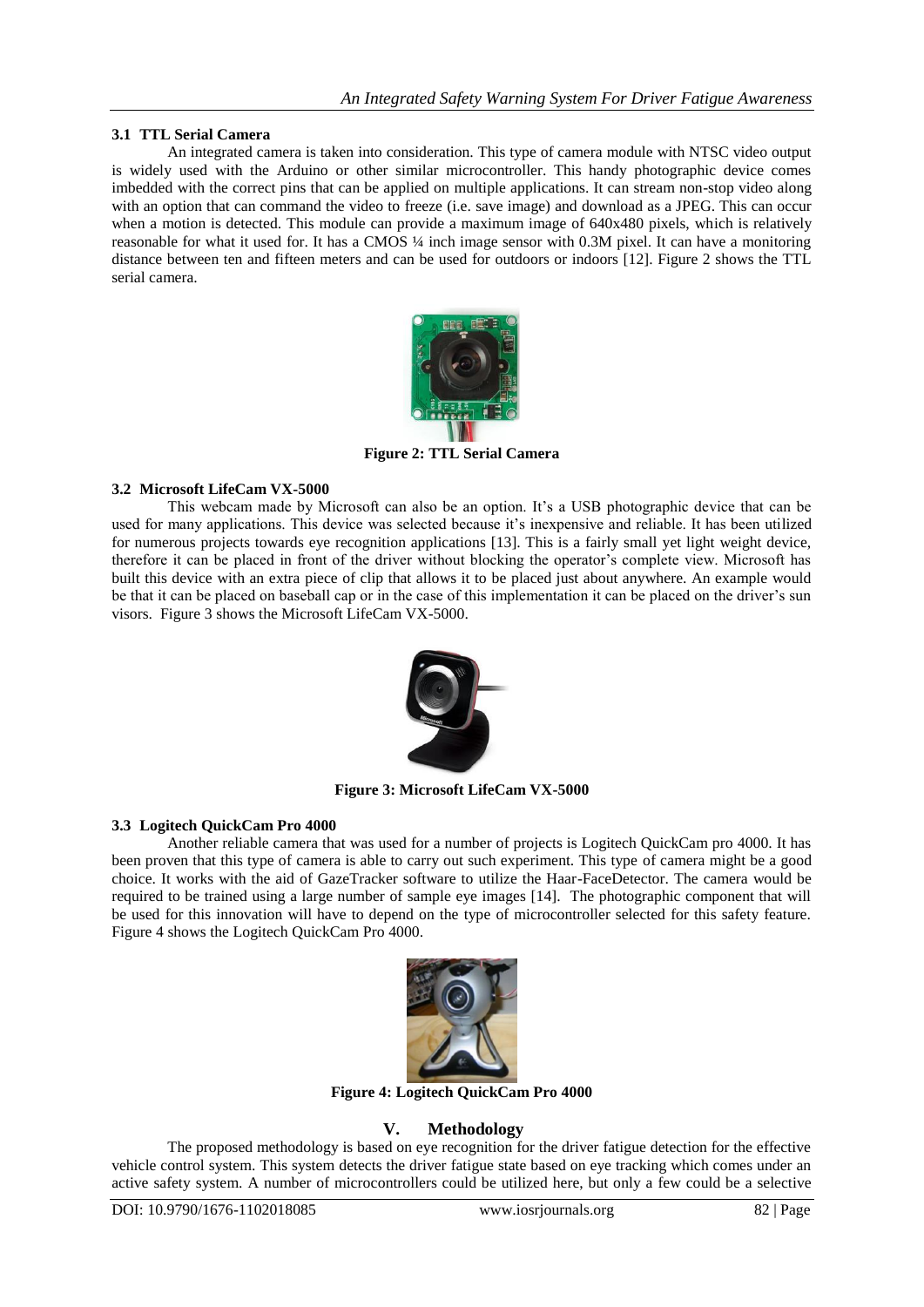candidate due to the fact that the photographic choices have been narrowed down to only three types. An interesting type of microcontroller that may be a good candidate is the Intel curie module. Other microcontrollers like Texas instrument's 32-bit Microcontroller-MCU piccolo Micro and their ARM Microcontrollers-MCU concerto MCU are also good candidates that would accommodate with this application.

The type of microcontroller that will be used for this application is the Intel curie module. This is a very small micro controller that was introduced by Intel as the smallest module yet, as part of the low-powered processors. It was first introduced at the 2015 international consumer electronics show. The Intel curie is known to be the size of a button and it is based on the 32-bit Intel Quark SE system on chip [15]. As for this application it will be embedded in an Arduino 101 which is a recently developed module of the Arduino family with lots of new add-ons technology. The Arduino 101 is shown in the Figure below.



#### **Figure 5: Two types of Arduino (USA on left, Outside USA on right) with Intel curie microcontroller**

This unique safety feature utilizes components that will require three hardware components. These three hardware components are the photographic camera, microcontroller and an unbalanced impeller. The microcontroller that is more candidate for this implementation is unique because it uses an Intel curie microcontroller to bridge the communication between the photographic device and the vibrating seat. This unique microcontroller is soldered onto Arduino's latest mini board call the Arduino 101.

The micro controller can be used separately for cost effective or it can be used along with the Arduino 101 to allow other features to be added such as advancing this monitoring system by adding more alert variables. In the automotive industry being cost effective and finding ways to save on money and weight is very critical, therefore the components required must be efficient in terms of cost and mass. All three photographic are suitable for the task at hand. It is important to recognize the variables that distinguish this approach from other previous approaches. What makes this procedure unique is that it utilizes the driver seat as part of the integrated system. It employs the seat to vibrate as an alert or awareness for the driver. The diagram below illustrates when the seat will be used.



**Figure 6: Construction of implementation**

## **VI. Integrated System**

This type of system is integrated into the vehicle. The schematic is shown in Figure 6. It shows how the whole safety system will be mapped out. It is required for the driver to have a clear view through the vehicle's windshield, therefore the photographic device must be places at a designated location away from blocking the driver's view while being able to capture the driver's eyes simultaneously. The video capturing device is attached to the sun visor across from the driver or on the windshield itself but away from the driver's designated view. In this case the driver is not required to search for better view when operating the vehicle.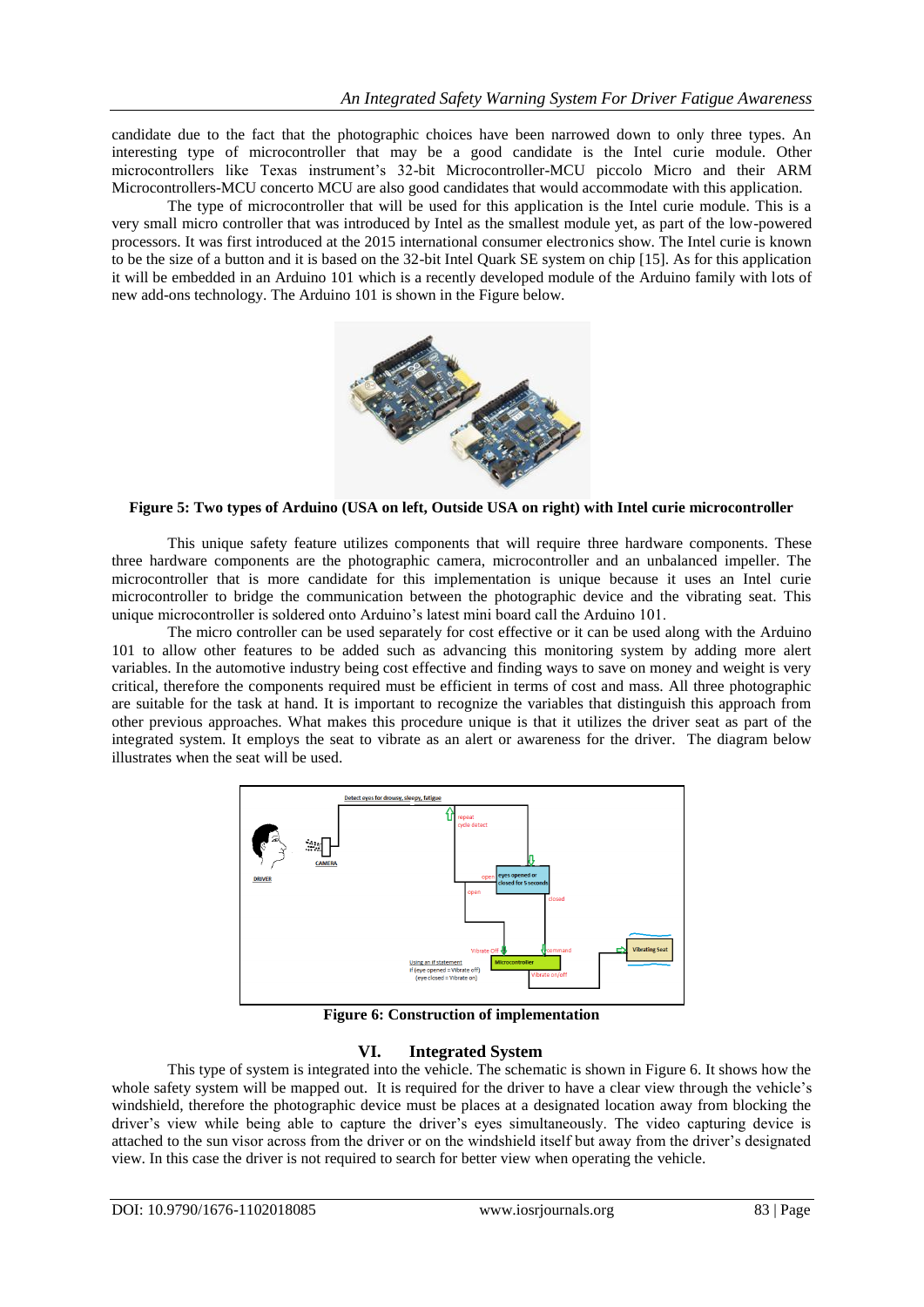

**Figure 7: An example of option for photographic device location.**

The photographic device will be utilized to capture real time video whenever the vehicle is in operating mode. Software is used for the analysis of the image signals captured by the photographic device. An algorithmic analysis will take place to identify if the driver's eyes are opened or closed and proceed to the next step. If the driver's eye lids do not proceed to mantle then the system will cycles again while implementing the analysis. This procedure will continue to occur until camera recognizes that the Sclera/Pupil is no longer defined in the image. The analysis will transition into the next step, which is to trigger the clock to count up to five seconds. If the real time image remains uninterrupted for time greater than or equal to five second, the analysis software will make an executive design to send a signal to the micro controller.

In this case the Arduino is utilized. It contributes by routing the signal into the microcontroller. The microcontroller decides what pin will the signal be outputted based on the designated instructed pin. The signal being sent out of the microcontroller is design to trigger the seat to vibrate using a vibration motor. The vibration motor can cause this type of disturbance by rotating with an unbalanced shaft. Figure 8 shows an example location of the image capturing device. Vibrator can come in different types of shapes and sizes. This particular type of vibration causing system is a cylinder shape that is also known as the bar-type vibration motor. It rotates at high rate of speed which causes it to lose its displacement in a periodic form which results in what is called vibration [16].



**Figure 8: DC vibration motor construction**

The seat will continue to vibrate in such a frequency that will cause the driver to retain their full attention to operating the vehicle. The way this is designed is that the entire procedure will continue to repeat itself simultaneously until the microcontroller receives a signal that the driver's eye lid is no longer in the closed position. This system is integrated and designed to provide rapid response to be able to accommodate a fatigue driver. Although pressure sensor for gripping the steering wheel will not be utilized in this procedure and speed variation will not be determined, there are other studies that show the danger of driving while being fatigue and unaware of the surroundings. Below are two figures that show the constant instability to stability of a fatigue driver.

In the first graph labeled steering wheel gripping pressure vs. time, it traces how the driver react when they are getting drowsy or fatigue in terms of handling the steering wheel of the vehicle they are operating. Starting from the left it shows that the driver is applying the average amount of pressure when holding the steering wheel. The drivers then tend to become weak when transitioning into fatigue mode resulting in the loss of pressure grip on the steering wheel. This could escalate if the driver continues to be fatigue and separate themselves from the wheel leading to risking getting into an accident. The second graph below plots speed vs. time which reflects the first graph. As the driver becomes more fatigue, sleepy or drowsy the vehicle's speed changes. It is shown below that the driver tends lose track of what speed they are going or what speed they are supposed to be driving when going into such a physical and mental mode like being fatigue or sleepy. The speed will then continue to oscillate because the driver is constantly losing track and then attempting to get back on track then losing track again and so on. In many cases that are not a safe way to drive because that will confuse other driver that is sharing the same road.